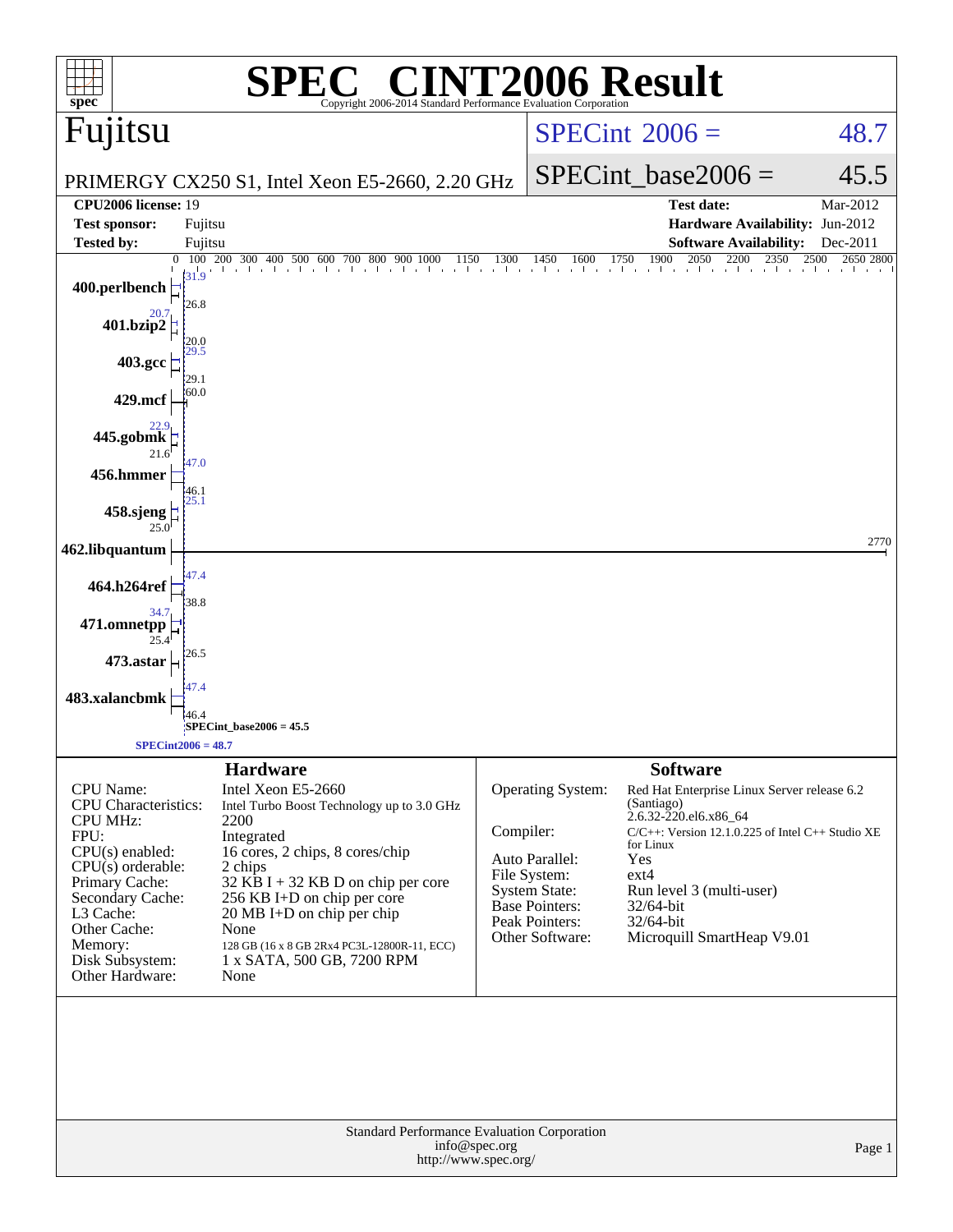

# **[SPEC CINT2006 Result](http://www.spec.org/auto/cpu2006/Docs/result-fields.html#SPECCINT2006Result)**

### Fujitsu

#### $SPECint2006 = 48.7$  $SPECint2006 = 48.7$

PRIMERGY CX250 S1, Intel Xeon E5-2660, 2.20 GHz

SPECint base2006 =  $45.5$ 

**[CPU2006 license:](http://www.spec.org/auto/cpu2006/Docs/result-fields.html#CPU2006license)** 19 **[Test date:](http://www.spec.org/auto/cpu2006/Docs/result-fields.html#Testdate)** Mar-2012

**[Test sponsor:](http://www.spec.org/auto/cpu2006/Docs/result-fields.html#Testsponsor)** Fujitsu **[Hardware Availability:](http://www.spec.org/auto/cpu2006/Docs/result-fields.html#HardwareAvailability)** Jun-2012 **[Tested by:](http://www.spec.org/auto/cpu2006/Docs/result-fields.html#Testedby)** Fujitsu **[Software Availability:](http://www.spec.org/auto/cpu2006/Docs/result-fields.html#SoftwareAvailability)** Dec-2011

#### **[Results Table](http://www.spec.org/auto/cpu2006/Docs/result-fields.html#ResultsTable)**

|                       | <b>Base</b>                                                                                              |       |                |       |                |       | <b>Peak</b>    |              |                |              |                |              |  |
|-----------------------|----------------------------------------------------------------------------------------------------------|-------|----------------|-------|----------------|-------|----------------|--------------|----------------|--------------|----------------|--------------|--|
| <b>Benchmark</b>      | <b>Seconds</b>                                                                                           | Ratio | <b>Seconds</b> | Ratio | <b>Seconds</b> | Ratio | <b>Seconds</b> | <b>Ratio</b> | <b>Seconds</b> | <b>Ratio</b> | <b>Seconds</b> | <b>Ratio</b> |  |
| 400.perlbench         | 364                                                                                                      | 26.8  | 365            | 26.8  | 364            | 26.8  | 306            | 31.9         | 306            | 31.9         | 306            | 31.9         |  |
| 401.bzip2             | 483                                                                                                      | 20.0  | 482            | 20.0  | 482            | 20.0  | 467            | 20.7         | 467            | 20.7         | 467            | 20.7         |  |
| $403.\mathrm{gcc}$    | 277                                                                                                      | 29.1  | 277            | 29.1  | 277            | 29.0  | 273            | 29.5         | 274            | 29.4         | 273            | 29.5         |  |
| $429$ mcf             | 153                                                                                                      | 59.7  | 152            | 60.0  | 152            | 60.0  | 153            | 59.7         | 152            | 60.0         | 152            | 60.0         |  |
| $445$ .gobmk          | 486                                                                                                      | 21.6  | 486            | 21.6  | 486            | 21.6  | 457            | 22.9         | 458            | <u>22.9</u>  | 458            | 22.9         |  |
| 456.hmmer             | 202                                                                                                      | 46.1  | 202            | 46.1  | 202            | 46.1  | 199            | 47.0         | 198            | 47.0         | 198            | 47.0         |  |
| $ 458 \text{.}$ sjeng | 483                                                                                                      | 25.0  | 484            | 25.0  | 483            | 25.0  | 483            | 25.1         | 483            | 25.1         | 483            | 25.1         |  |
| 462.libquantum        | 7.48                                                                                                     | 2770  | 7.48           | 2770  | 7.48           | 2770  | 7.48           | 2770         | 7.48           | 2770         | 7.48           | 2770         |  |
| 464.h264ref           | 570                                                                                                      | 38.8  | 568            | 39.0  | 578            | 38.3  | 466            | 47.5         | 467            | 47.4         | 467            | 47.3         |  |
| $ 471$ .omnetpp       | 245                                                                                                      | 25.5  | 246            | 25.4  | 252            | 24.8  | 180            | 34.7         | <b>180</b>     | 34.7         | 179            | 34.9         |  |
| $473$ . astar         | 265                                                                                                      | 26.5  | 265            | 26.5  | 265            | 26.5  | 265            | 26.5         | 265            | 26.5         | 265            | 26.5         |  |
| 483.xalancbmk         | 151                                                                                                      | 45.8  | 149            | 46.5  | 149            | 46.4  | 146            | 47.4         | 146            | 47.3         | 146            | 47.4         |  |
|                       | Results appear in the order in which they were run. Bold underlined text indicates a median measurement. |       |                |       |                |       |                |              |                |              |                |              |  |

#### **[Operating System Notes](http://www.spec.org/auto/cpu2006/Docs/result-fields.html#OperatingSystemNotes)**

 Stack size set to unlimited using "ulimit -s unlimited" Transparent Huge Pages enabled with: echo always > /sys/kernel/mm/redhat\_transparent\_hugepage/enabled

#### **[Platform Notes](http://www.spec.org/auto/cpu2006/Docs/result-fields.html#PlatformNotes)**

 BIOS configuration: Intel HT Technology = Disable

#### **[General Notes](http://www.spec.org/auto/cpu2006/Docs/result-fields.html#GeneralNotes)**

Environment variables set by runspec before the start of the run: KMP\_AFFINITY = "granularity=fine,scatter" LD\_LIBRARY\_PATH = "/SPECcpu2006/libs/32:/SPECcpu2006/libs/64" OMP\_NUM\_THREADS = "16"

 Binaries compiled on a system with 1x Core i7-860 CPU + 8GB memory using RHEL5.5 This result was measured on the PRIMERGY CX250 S1. The PRIMERGY CX250 S1 and the PRIMERGY CX270 S1 are electronically equivalent. For information about Fujitsu please visit: <http://www.fujitsu.com>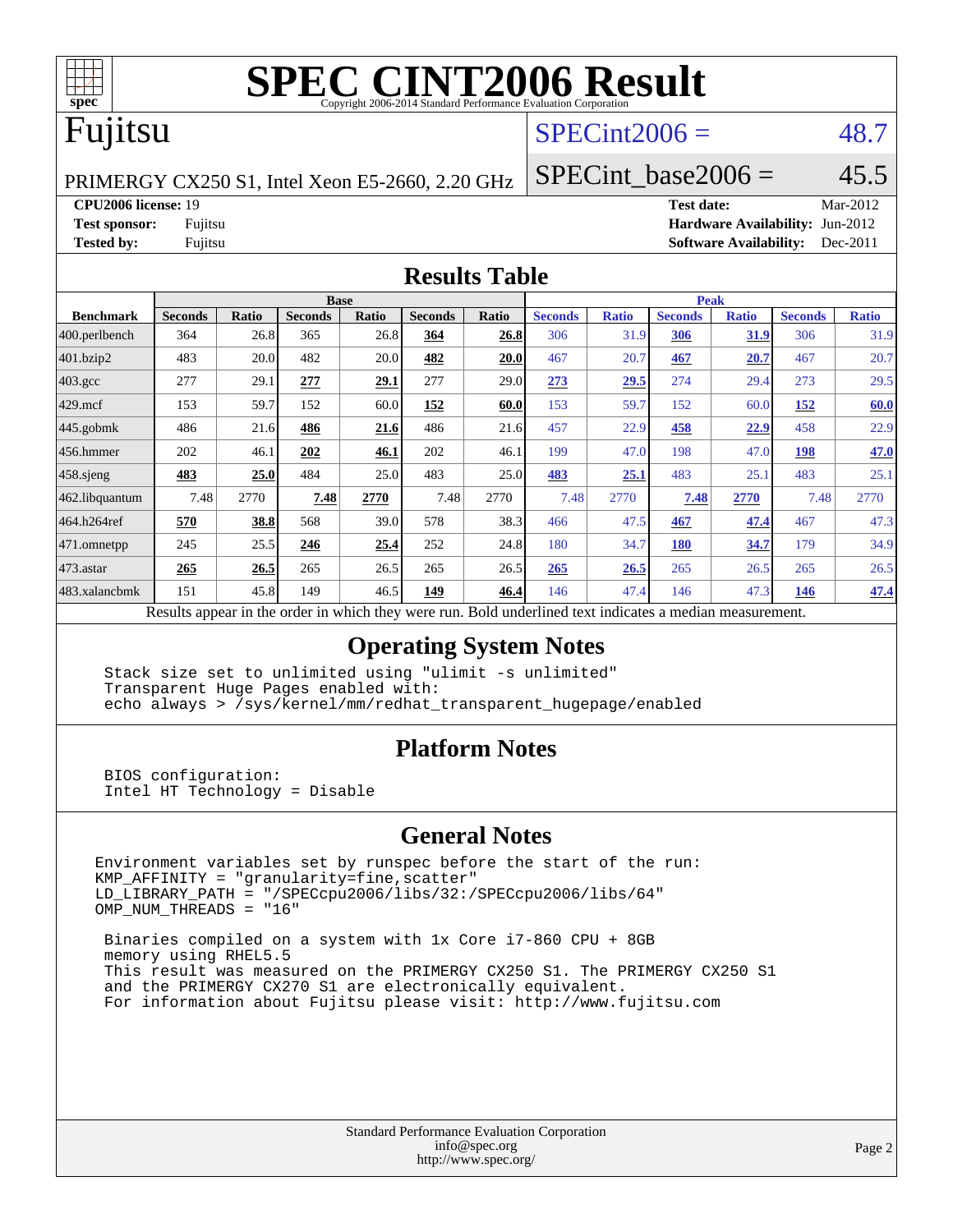

# **[SPEC CINT2006 Result](http://www.spec.org/auto/cpu2006/Docs/result-fields.html#SPECCINT2006Result)**

## Fujitsu

#### $SPECint2006 = 48.7$  $SPECint2006 = 48.7$

PRIMERGY CX250 S1, Intel Xeon E5-2660, 2.20 GHz

#### **[CPU2006 license:](http://www.spec.org/auto/cpu2006/Docs/result-fields.html#CPU2006license)** 19 **[Test date:](http://www.spec.org/auto/cpu2006/Docs/result-fields.html#Testdate)** Mar-2012

SPECint base2006 =  $45.5$ 

**[Test sponsor:](http://www.spec.org/auto/cpu2006/Docs/result-fields.html#Testsponsor)** Fujitsu **[Hardware Availability:](http://www.spec.org/auto/cpu2006/Docs/result-fields.html#HardwareAvailability)** Jun-2012 **[Tested by:](http://www.spec.org/auto/cpu2006/Docs/result-fields.html#Testedby)** Fujitsu **Fugital Example 2011 [Software Availability:](http://www.spec.org/auto/cpu2006/Docs/result-fields.html#SoftwareAvailability)** Dec-2011

### **[Base Compiler Invocation](http://www.spec.org/auto/cpu2006/Docs/result-fields.html#BaseCompilerInvocation)**

[C benchmarks](http://www.spec.org/auto/cpu2006/Docs/result-fields.html#Cbenchmarks):  $\text{icc}$   $-\text{m64}$ 

[C++ benchmarks:](http://www.spec.org/auto/cpu2006/Docs/result-fields.html#CXXbenchmarks) [icpc -m64](http://www.spec.org/cpu2006/results/res2012q3/cpu2006-20120605-22803.flags.html#user_CXXbase_intel_icpc_64bit_fc66a5337ce925472a5c54ad6a0de310)

#### **[Base Portability Flags](http://www.spec.org/auto/cpu2006/Docs/result-fields.html#BasePortabilityFlags)**

 400.perlbench: [-DSPEC\\_CPU\\_LP64](http://www.spec.org/cpu2006/results/res2012q3/cpu2006-20120605-22803.flags.html#b400.perlbench_basePORTABILITY_DSPEC_CPU_LP64) [-DSPEC\\_CPU\\_LINUX\\_X64](http://www.spec.org/cpu2006/results/res2012q3/cpu2006-20120605-22803.flags.html#b400.perlbench_baseCPORTABILITY_DSPEC_CPU_LINUX_X64) 401.bzip2: [-DSPEC\\_CPU\\_LP64](http://www.spec.org/cpu2006/results/res2012q3/cpu2006-20120605-22803.flags.html#suite_basePORTABILITY401_bzip2_DSPEC_CPU_LP64) 403.gcc: [-DSPEC\\_CPU\\_LP64](http://www.spec.org/cpu2006/results/res2012q3/cpu2006-20120605-22803.flags.html#suite_basePORTABILITY403_gcc_DSPEC_CPU_LP64) 429.mcf: [-DSPEC\\_CPU\\_LP64](http://www.spec.org/cpu2006/results/res2012q3/cpu2006-20120605-22803.flags.html#suite_basePORTABILITY429_mcf_DSPEC_CPU_LP64) 445.gobmk: [-DSPEC\\_CPU\\_LP64](http://www.spec.org/cpu2006/results/res2012q3/cpu2006-20120605-22803.flags.html#suite_basePORTABILITY445_gobmk_DSPEC_CPU_LP64) 456.hmmer: [-DSPEC\\_CPU\\_LP64](http://www.spec.org/cpu2006/results/res2012q3/cpu2006-20120605-22803.flags.html#suite_basePORTABILITY456_hmmer_DSPEC_CPU_LP64) 458.sjeng: [-DSPEC\\_CPU\\_LP64](http://www.spec.org/cpu2006/results/res2012q3/cpu2006-20120605-22803.flags.html#suite_basePORTABILITY458_sjeng_DSPEC_CPU_LP64) 462.libquantum: [-DSPEC\\_CPU\\_LP64](http://www.spec.org/cpu2006/results/res2012q3/cpu2006-20120605-22803.flags.html#suite_basePORTABILITY462_libquantum_DSPEC_CPU_LP64) [-DSPEC\\_CPU\\_LINUX](http://www.spec.org/cpu2006/results/res2012q3/cpu2006-20120605-22803.flags.html#b462.libquantum_baseCPORTABILITY_DSPEC_CPU_LINUX) 464.h264ref: [-DSPEC\\_CPU\\_LP64](http://www.spec.org/cpu2006/results/res2012q3/cpu2006-20120605-22803.flags.html#suite_basePORTABILITY464_h264ref_DSPEC_CPU_LP64) 471.omnetpp: [-DSPEC\\_CPU\\_LP64](http://www.spec.org/cpu2006/results/res2012q3/cpu2006-20120605-22803.flags.html#suite_basePORTABILITY471_omnetpp_DSPEC_CPU_LP64) 473.astar: [-DSPEC\\_CPU\\_LP64](http://www.spec.org/cpu2006/results/res2012q3/cpu2006-20120605-22803.flags.html#suite_basePORTABILITY473_astar_DSPEC_CPU_LP64) 483.xalancbmk: [-DSPEC\\_CPU\\_LP64](http://www.spec.org/cpu2006/results/res2012q3/cpu2006-20120605-22803.flags.html#suite_basePORTABILITY483_xalancbmk_DSPEC_CPU_LP64) [-DSPEC\\_CPU\\_LINUX](http://www.spec.org/cpu2006/results/res2012q3/cpu2006-20120605-22803.flags.html#b483.xalancbmk_baseCXXPORTABILITY_DSPEC_CPU_LINUX)

#### **[Base Optimization Flags](http://www.spec.org/auto/cpu2006/Docs/result-fields.html#BaseOptimizationFlags)**

[C benchmarks](http://www.spec.org/auto/cpu2006/Docs/result-fields.html#Cbenchmarks):

[-xSSE4.2](http://www.spec.org/cpu2006/results/res2012q3/cpu2006-20120605-22803.flags.html#user_CCbase_f-xSSE42_f91528193cf0b216347adb8b939d4107) [-ipo](http://www.spec.org/cpu2006/results/res2012q3/cpu2006-20120605-22803.flags.html#user_CCbase_f-ipo) [-O3](http://www.spec.org/cpu2006/results/res2012q3/cpu2006-20120605-22803.flags.html#user_CCbase_f-O3) [-no-prec-div](http://www.spec.org/cpu2006/results/res2012q3/cpu2006-20120605-22803.flags.html#user_CCbase_f-no-prec-div) [-parallel](http://www.spec.org/cpu2006/results/res2012q3/cpu2006-20120605-22803.flags.html#user_CCbase_f-parallel) [-opt-prefetch](http://www.spec.org/cpu2006/results/res2012q3/cpu2006-20120605-22803.flags.html#user_CCbase_f-opt-prefetch) [-auto-p32](http://www.spec.org/cpu2006/results/res2012q3/cpu2006-20120605-22803.flags.html#user_CCbase_f-auto-p32)

[C++ benchmarks:](http://www.spec.org/auto/cpu2006/Docs/result-fields.html#CXXbenchmarks)

[-xSSE4.2](http://www.spec.org/cpu2006/results/res2012q3/cpu2006-20120605-22803.flags.html#user_CXXbase_f-xSSE42_f91528193cf0b216347adb8b939d4107) [-ipo](http://www.spec.org/cpu2006/results/res2012q3/cpu2006-20120605-22803.flags.html#user_CXXbase_f-ipo) [-O3](http://www.spec.org/cpu2006/results/res2012q3/cpu2006-20120605-22803.flags.html#user_CXXbase_f-O3) [-no-prec-div](http://www.spec.org/cpu2006/results/res2012q3/cpu2006-20120605-22803.flags.html#user_CXXbase_f-no-prec-div) [-opt-prefetch](http://www.spec.org/cpu2006/results/res2012q3/cpu2006-20120605-22803.flags.html#user_CXXbase_f-opt-prefetch) [-auto-p32](http://www.spec.org/cpu2006/results/res2012q3/cpu2006-20120605-22803.flags.html#user_CXXbase_f-auto-p32) [-Wl,-z,muldefs](http://www.spec.org/cpu2006/results/res2012q3/cpu2006-20120605-22803.flags.html#user_CXXbase_link_force_multiple1_74079c344b956b9658436fd1b6dd3a8a) [-L/smartheap -lsmartheap64](http://www.spec.org/cpu2006/results/res2012q3/cpu2006-20120605-22803.flags.html#user_CXXbase_SmartHeap64_5e654037dadeae1fe403ab4b4466e60b)

#### **[Base Other Flags](http://www.spec.org/auto/cpu2006/Docs/result-fields.html#BaseOtherFlags)**

[C benchmarks](http://www.spec.org/auto/cpu2006/Docs/result-fields.html#Cbenchmarks):

403.gcc: [-Dalloca=\\_alloca](http://www.spec.org/cpu2006/results/res2012q3/cpu2006-20120605-22803.flags.html#b403.gcc_baseEXTRA_CFLAGS_Dalloca_be3056838c12de2578596ca5467af7f3)

### **[Peak Compiler Invocation](http://www.spec.org/auto/cpu2006/Docs/result-fields.html#PeakCompilerInvocation)**

[C benchmarks \(except as noted below\)](http://www.spec.org/auto/cpu2006/Docs/result-fields.html#Cbenchmarksexceptasnotedbelow):  $\text{icc}$  -m64

Continued on next page

Standard Performance Evaluation Corporation [info@spec.org](mailto:info@spec.org) <http://www.spec.org/>

Page 3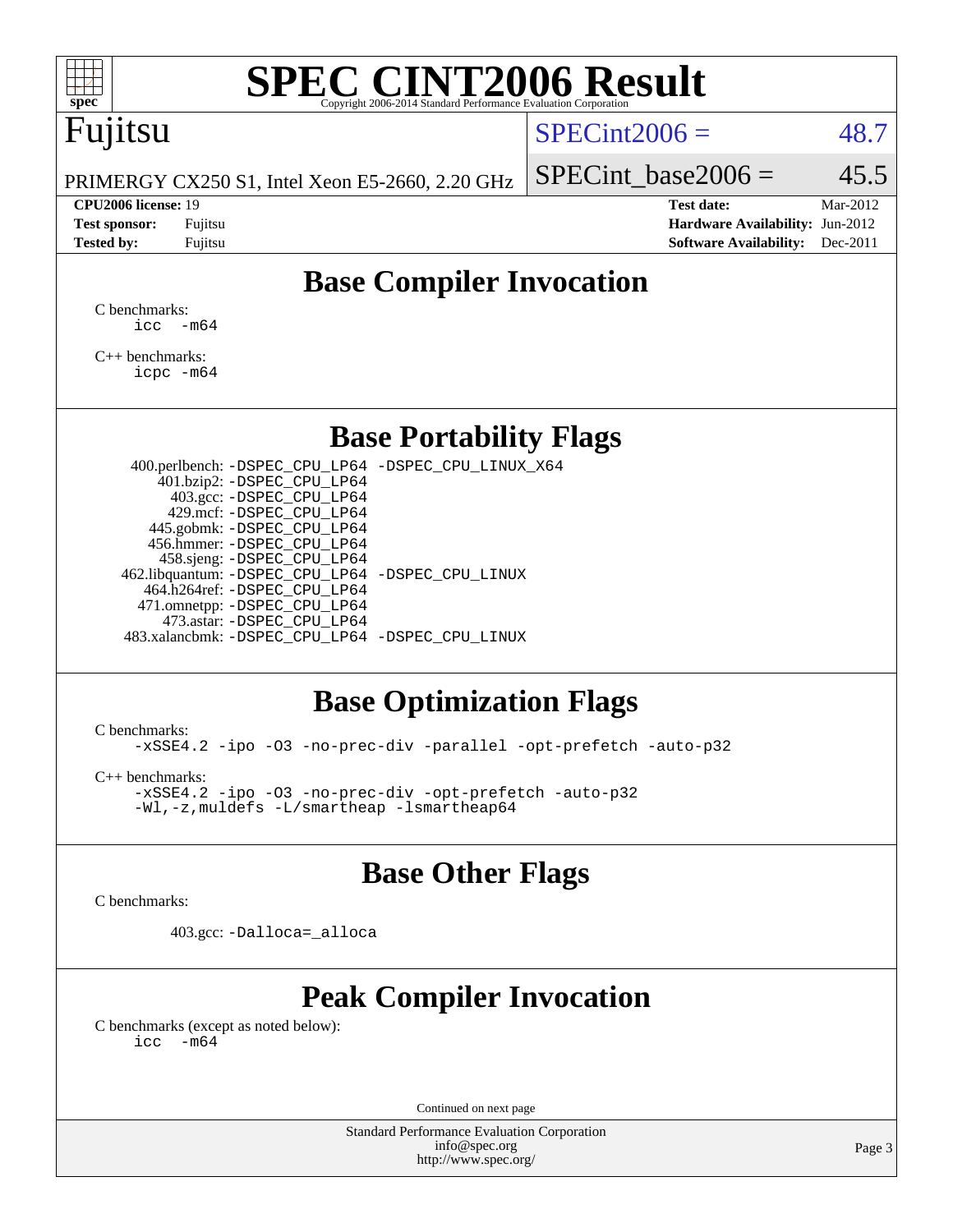

# **[SPEC CINT2006 Result](http://www.spec.org/auto/cpu2006/Docs/result-fields.html#SPECCINT2006Result)**

Fujitsu

 $SPECint2006 = 48.7$  $SPECint2006 = 48.7$ 

PRIMERGY CX250 S1, Intel Xeon E5-2660, 2.20 GHz

SPECint base2006 =  $45.5$ 

**[CPU2006 license:](http://www.spec.org/auto/cpu2006/Docs/result-fields.html#CPU2006license)** 19 **[Test date:](http://www.spec.org/auto/cpu2006/Docs/result-fields.html#Testdate)** Mar-2012 **[Test sponsor:](http://www.spec.org/auto/cpu2006/Docs/result-fields.html#Testsponsor)** Fujitsu **[Hardware Availability:](http://www.spec.org/auto/cpu2006/Docs/result-fields.html#HardwareAvailability)** Jun-2012 **[Tested by:](http://www.spec.org/auto/cpu2006/Docs/result-fields.html#Testedby)** Fujitsu **[Software Availability:](http://www.spec.org/auto/cpu2006/Docs/result-fields.html#SoftwareAvailability)** Dec-2011

# **[Peak Compiler Invocation \(Continued\)](http://www.spec.org/auto/cpu2006/Docs/result-fields.html#PeakCompilerInvocation)**

400.perlbench: [icc -m32](http://www.spec.org/cpu2006/results/res2012q3/cpu2006-20120605-22803.flags.html#user_peakCCLD400_perlbench_intel_icc_a6a621f8d50482236b970c6ac5f55f93)

445.gobmk: [icc -m32](http://www.spec.org/cpu2006/results/res2012q3/cpu2006-20120605-22803.flags.html#user_peakCCLD445_gobmk_intel_icc_a6a621f8d50482236b970c6ac5f55f93)

464.h264ref: [icc -m32](http://www.spec.org/cpu2006/results/res2012q3/cpu2006-20120605-22803.flags.html#user_peakCCLD464_h264ref_intel_icc_a6a621f8d50482236b970c6ac5f55f93)

[C++ benchmarks \(except as noted below\):](http://www.spec.org/auto/cpu2006/Docs/result-fields.html#CXXbenchmarksexceptasnotedbelow) [icpc -m32](http://www.spec.org/cpu2006/results/res2012q3/cpu2006-20120605-22803.flags.html#user_CXXpeak_intel_icpc_4e5a5ef1a53fd332b3c49e69c3330699)

473.astar: [icpc -m64](http://www.spec.org/cpu2006/results/res2012q3/cpu2006-20120605-22803.flags.html#user_peakCXXLD473_astar_intel_icpc_64bit_fc66a5337ce925472a5c54ad6a0de310)

#### **[Peak Portability Flags](http://www.spec.org/auto/cpu2006/Docs/result-fields.html#PeakPortabilityFlags)**

```
 400.perlbench: -DSPEC_CPU_LINUX_IA32
    401.bzip2: -DSPEC_CPU_LP64
      403.gcc: -DSPEC_CPU_LP64
     429.mcf: -DSPEC_CPU_LP64
   456.hmmer: -DSPEC_CPU_LP64
    458.sjeng: -DSPEC_CPU_LP64
462.libquantum: -DSPEC_CPU_LP64 -DSPEC_CPU_LINUX
     473.astar: -DSPEC_CPU_LP64
483.xalancbmk: -DSPEC_CPU_LINUX
```
### **[Peak Optimization Flags](http://www.spec.org/auto/cpu2006/Docs/result-fields.html#PeakOptimizationFlags)**

[C benchmarks](http://www.spec.org/auto/cpu2006/Docs/result-fields.html#Cbenchmarks):

```
 400.perlbench: -xSSE4.2(pass 2) -prof-gen(pass 1) -ipo(pass 2)
           -O3(pass 2) -no-prec-div(pass 2) -prof-use(pass 2)
          -opt-prefetch -ansi-alias
   401.bzip2: -xSSE4.2(pass 2) -prof-gen(pass 1) -ipo(pass 2)
           -O3(pass 2) -no-prec-div -prof-use(pass 2) -auto-ilp32
           -opt-prefetch -ansi-alias
    403.gcc: -xSSE4.2 -ipo -O3 -no-prec-div -inline-calloc
           -opt-malloc-options=3 -auto-ilp32
   429.mcf: basepeak = yes
  445.gobmk: -xSSE4.2(pass 2) -prof-gen(pass 1) -prof-use(pass 2)
           -ansi-alias
  456.hmmer: -xSSE4.2 -ipo -O3 -no-prec-div -unroll2 -auto-ilp32
           -ansi-alias
```
Continued on next page

Standard Performance Evaluation Corporation [info@spec.org](mailto:info@spec.org) <http://www.spec.org/>